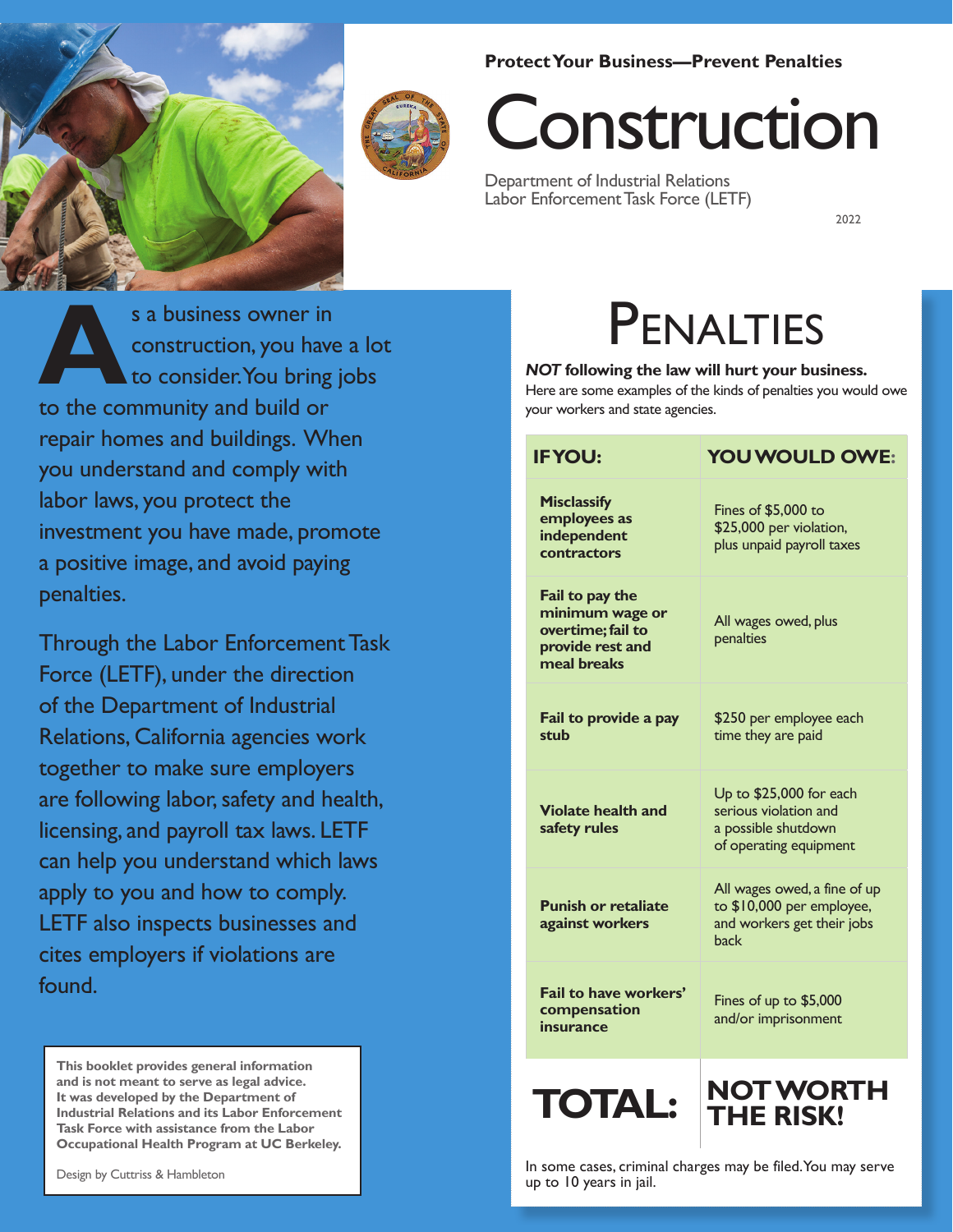In 2019, contractors inspected by LETF were assessed nearly \$1.2 million in initial penalties. This brochure describes some of the common problems LETF inspectors find in construction. It also lists where you can get help.

#### **Contractor pays a total workers of \$90,000 in penalties and back wages owed to**

 overtime.The owner coached workers asked them about their wages. A construction company in Southern California was paying less than the minimum wage and did not pay on what to say if a state agency ever

Several workers filed complaints with the state Labor Commissioner. The Commissioner found that the employer owed the workers wages and overtime,

> which were collected and paid back to the workers.

Allow workers to bring up concerns without punishing them

> Provide a safe workplace

*Note:This example reflects a typical scenario.* 

Have workers' compensation insurance

Provide a workplace free of discrimination and harassment

> As an employer, some of your

Pay at least minimum or prevailing wage and overtime for extra hours

**KEY RESPONSIBILITIES** 

are to:

Pay all payroll taxes and keep records of employees and contractors

Have appropriate licenses and permits

Give rest and meal breaks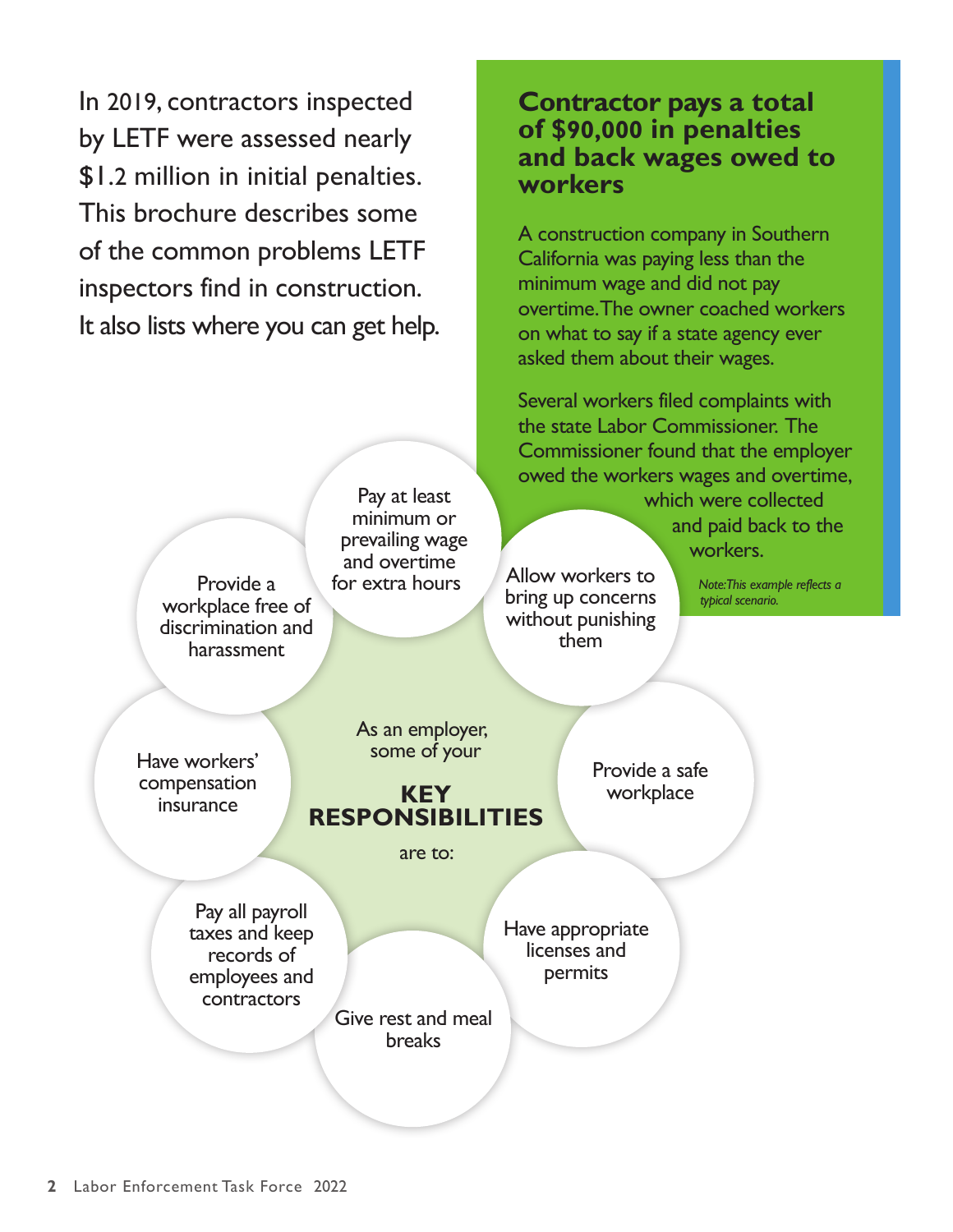## **Problems LETF finds in construction**

## **Licensing**

Contractors are often cited for:

 subcontractors. **1** Not having a contractor's license, or hiring unlicensed

## **Employee Hiring**

#### Contractors are often cited for:

**1** Misclassifying employees as independent contractors.

In September 2019, Governor Newsom signed Assembly Bill (AB) 5 into law.The law addresses the "employment status" of workers when they are claimed to be an independent contractor and not an employee. For more information, visit the Employment Status Portal: [https://www.labor.ca.gov/](https://www.labor.ca.gov/employmentstatus/) [employmentstatus/.](https://www.labor.ca.gov/employmentstatus/)

**2** Not keeping all required records.

 past four years.This should include name, address, job For minors under 18, you must list their dates of birth. You must keep records of all your employees for the type, and last four digits of the Social Security number.

## **Wages and Breaks**

#### Contractors are often cited for:

- **1** Not paying workers the wages they are owed.
	- • You must pay at least minimum wage for all hours worked. If the city where you are working or the federal government has a higher minimum wage than the state, then you must pay whichever of those rates is the highest. For minimum wage rates, see page 4.
	- You must pay overtime  $(1\frac{1}{2})$  times the regular rate Commission Order No. 16-2001 (which must be posted of pay) and double-time (twice the regular rate of pay) according to the rules stated in Industrial Wage at your workplace where employees can read it easily).
- **2** Not allowing rest or meal breaks.

Workers must receive:

- A paid 10-minute rest break for every 4 hours of work.
- • An unpaid meal break of at least 30 minutes if they work more than 5 hours. (An employee can agree to skip meal breaks if the workday is 6 hours or less.)
- **3** Paying a piece rate or other nonhourly rate that does not meet minimum-wage requirements (including any required

overtime) or does not separately compensate workers for required breaks and other nonproductive time. For more information on piece rate compensation see page 4.

**4** Not giving pay stubs or not paying payroll tax.

You must give out pay stubs, list the deductions, and pay payroll tax. For each pay period, keep records of work hours and amounts paid to each worker.

Visit www.dir.ca.gov/dlse/DLSE-FAQs.htm for more information on all the items that must be included in a wage stub.

## **Health and Safety**

#### Contractors are often cited for:

**1** Not complying with the following regulations:

- § 3395 (f). Establish Emergency Response Procedures
- § 3395 (i). Establish a Heat Illness Prevention Plan
- § 1509 (b). Every employer shall adopt a written Code of Safe **Practices**
- • § 1509 (c). Code of Safe Practices shall be posted at a conspicuous location at each job site
- • § 1512 (b). Ensure the availability of trained person to render first aid
- § 3276 (e). Care, use, inspection, and maintenance of ladders
- § 1527 (a). Provide 1 washing facility for every 20 employees

Many hazards have specific regulations that describe what an employer must do to protect workers.These are called Title 8 Safety Orders, such as those listed above, and you can find them here: [www.dir.ca.gov/](https://www.dir.ca.gov/samples/search/query.htm) [samples/search/query.htm.](http://www.dir.ca.gov/samples/search/query.htm)

- **2** Not providing the equipment, tools or protective clothing that workers need to work safely.
- Prevention Program or IIPP). **3** Lacking a proper safety plan (Injury and Illness

 protect workers.You must also have a way for workers to You must have a written plan to identify hazards and make suggestions without threat of being fired or punished.

**4** Poor records of training.

 attended.You must pay workers for the time they spend in Safety training must be in a language that workers understand. Keep records that include date, type of training, name of trainer, and names of workers who training.